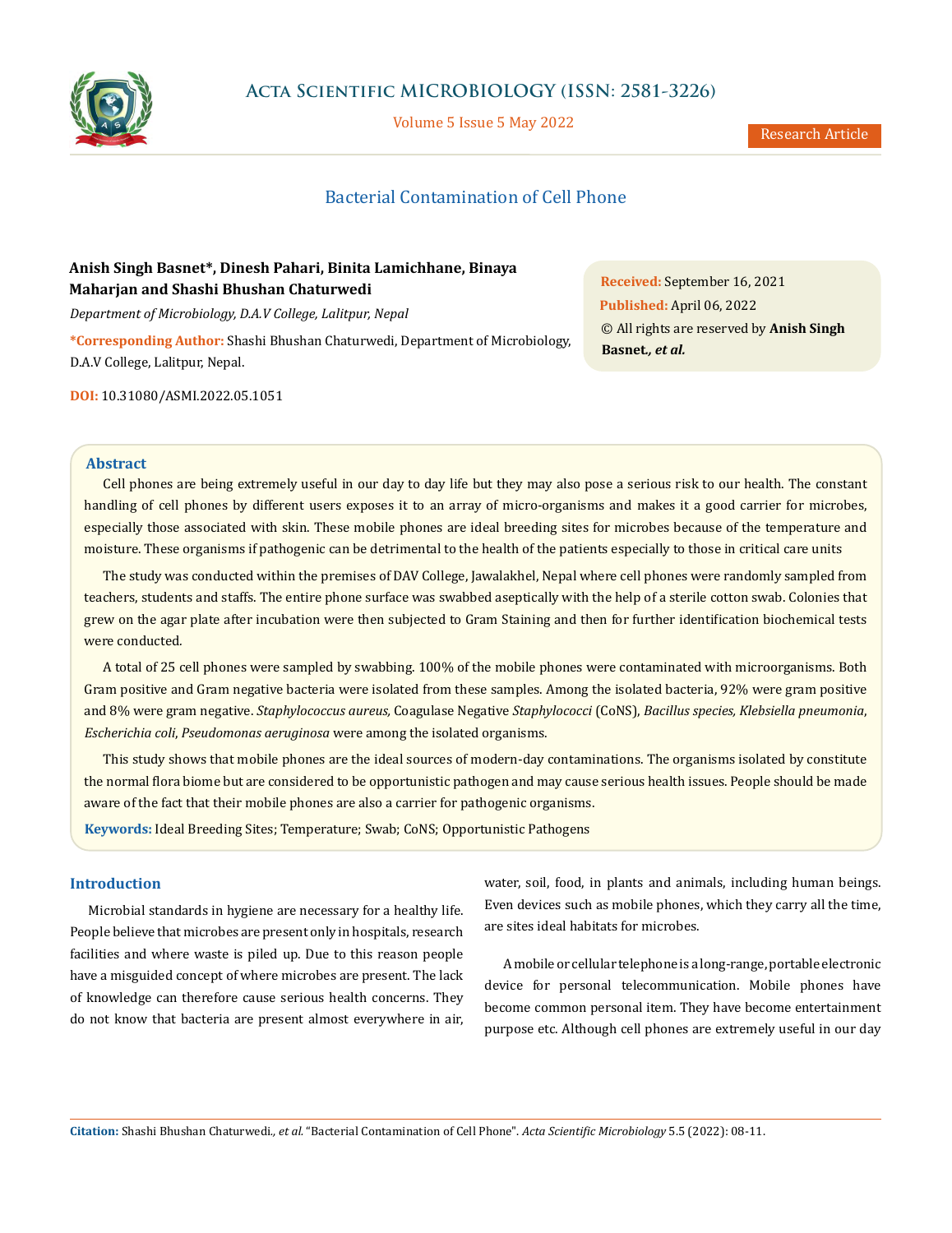to day life, they may also pose as a potential risk to our health [2]. The adult human skin has surface area of approximately  $2m^2$ which is constantly in contact with environmental microorganism and become readily colonized by microbial species of about  $10^{12}$ bacteria As a result there is risk of microbial contamination of these phones. The constant handling of cell phones exposes it to an array of micro-organisms and makes it an efficient carrier for microbes, especially those associated with skin. These mobile phones are ideal breeding sites for microbes because of the temperature and moisture [3].

The handling of mobile phones by individuals of different sectors/ professions brings about diversity in the nature of organisms found on those phones. While people in education sector may contain normal floras while those involved in health sector may have pathogenic microbes on their cell phones due to frequent handling of clinical samples. Similarly, the age group, how much time is spent on cell phones, the hygienic practices followed all are contributory factors. Although there are many merits of cells phones, the potential health hazard associated with these objects should not be overlooked. The mobile phones which make communication easy and accessible also form good carriers of pathogenic agents of disease transmission. If care is not taken, they could be vehicles for the transmission of biological weapons  $[3,4]$ .

Being an electronic gadget, cellular phones are seldom cleaned. All these factors and the heat generated by cellular phones, has been considered as the major contributors to the harboring of microbes on the device at alarming levels. Microbes can persist on the phone's surfaces for weeks and the daily contact with face, ear and hands pose as a potential risk to our health. Touch screen cell phones may have a lower load of microbes due to the smooth surface whereas keypad phones provide good adherence to microbes, making it an ideal habitat for microbes. Even the normal flora which are found on our skin may act as opportunistic  $[4,5]$ . These cell phones may someday turn out to be one the major carriers of disease causing microbes if people are not made aware about the risks associated with these devices.

#### **Materials and Methods**

**Study Area**: The study was conducted within the premises of D.A.V College, Jawalakhel, Nepal. Phones were randomly sampled from individuals involved in different professions.

**Sample Collection**: A total of 25 phones were sampled, 5 each from students, teachers, administrative staffs, manual laborers and cooks. The entire surface of mobile phone was swabbed with a sterile cotton swab.

#### **Laboratory techniques and procedures**

The lab works was carried out in the Microbiology lab, Department of Microbiology, D.A.V College. The following steps were employed during the tests:

- **Isolation of organisms**: The Cotton part of the swab was dipped in a nutrient broth and then incubated at  $37^{\circ}$ C for 24 hours. After 24 hours, one loop full of samples was taken from the broths and then inoculated onto different medias, such as Mannitol Salt Agar (MSA), Eosine Methylene Blue Agar (EMB) and Nutrient Agar. These plates were then incubated at 37°C for 24 hours. After 24 hours the plates were observed and the different types of colonies were noted. The plates having mixed colony were then sub-cultured on another Nutrient agar plate and incubated at 37°C for 24 hours, this was done to obtain a pure culture.
- **Identification of organisms**: After obtaining a pure culture from all samples, they underwent Gram identification. For further identification, the organisms underwent Biochemical test (Catalase test, Oxidase test, Indole test, Methyl Red test, Voges Proskauer test and Citrate test).

#### **Result and Discussion**

According to our findings, all 25 phones samples were contaminated with a varying number of bacteria. All the samples showed mixed colonies. Among the isolated bacteria Coagulase Negative *Staphylococci* was found to be most dominant followed by *Staphylococcus aureus, Bacillus subtilis, Klebsiella pneumonia*, *Pseudomonas aeruginosa and Escherichia coli*.

| <b>Bacterial Isolates</b>         | Number (%)   |
|-----------------------------------|--------------|
| Coagulase Negative Staphylococcus | 19 (31.16%)  |
| Staphylococcus aureus             | 16 (26.23%)  |
| <b>Bacillus subtilis</b>          | 15 (24.61%)  |
| Klebsiella pneumonia              | $7(11.46\%)$ |
| Pseudomonas aeruginosa            | $3(4.91\%)$  |
| Escherichia coli                  | $1(1.63\%)$  |

**Table 1:** Total number of bacterial isolates.

**Citation:** Shashi Bhushan Chaturwedi*., et al.* "Bacterial Contamination of Cell Phone". *Acta Scientific Microbiology* 5.5 (2022): 08-11.

09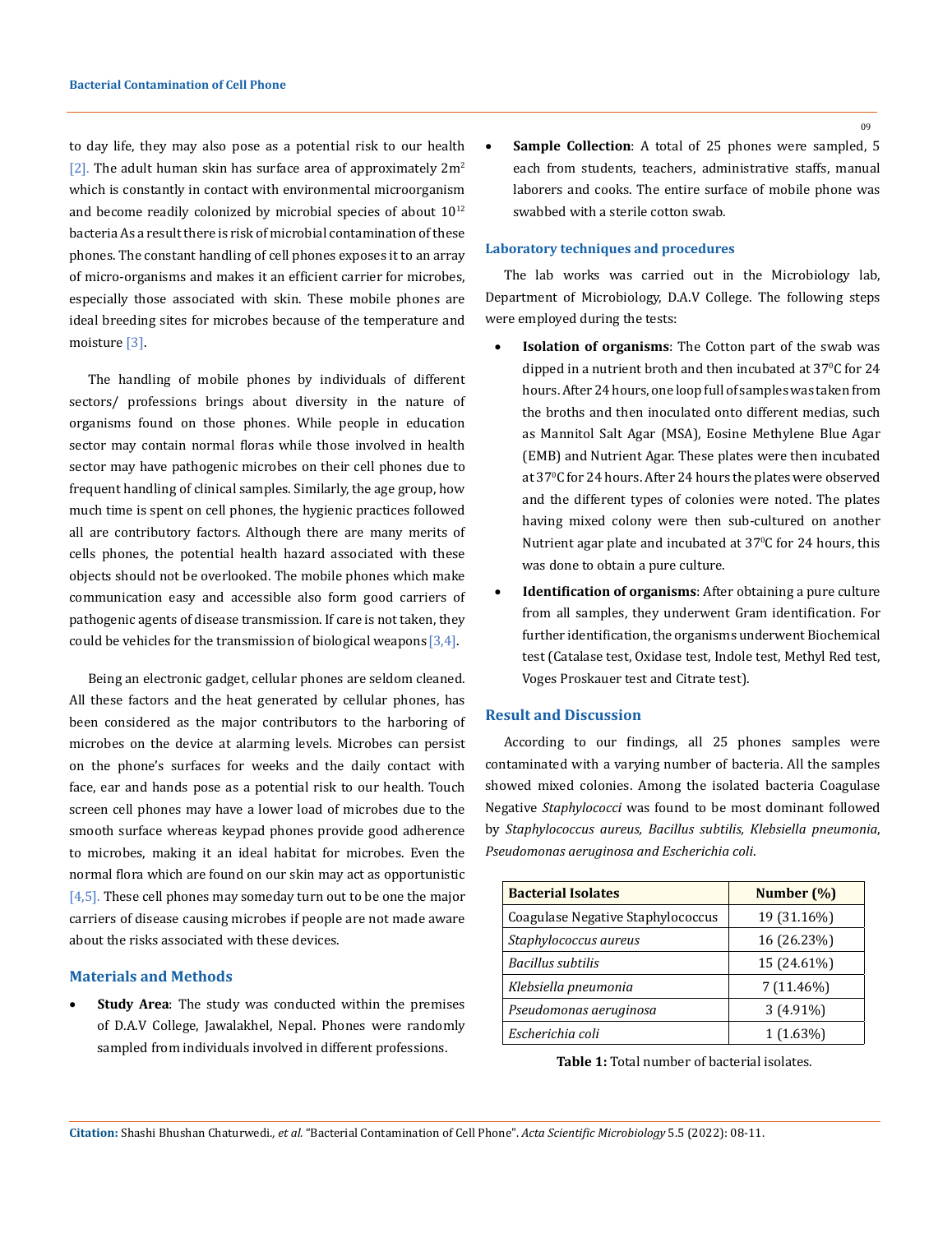This study sampled cell phones from people involved in different professions to determine which types of organisms inhabit the phones of people from different sectors. The type of environment they work in and the lifestyle they follow is the main detrimental factor for the types of organisms isolated. For example; a kitchen staff will have direct exposure to organisms found on different edible materials ranging from vegetables to rice. Also, a painter will have direct exposure to different aerobic organisms on the walls. A teacher might possess organisms generally found on books, notes and pens of himself and his students. Similarly, an accountant will have direct exposure to different species of organisms that breed in bank notes and coins.



**Figure 1:** Isolates from different profession.

Our study showed 100% contamination; all of the samples were contaminated with 3 or more types of bacteria with individuals involved in manual labor presenting the highest diversity in term of bacteria isolated. This may be because they might not follow general hygienic practices or because of the environment they have to work in. Although people keep their phones in their pockets, there is frequent contact with the skin surface; our phones also come in contact with other accessory such as wallets, money, keys etc. Due to this reason there exists a risk of cross contamination. The organism associated with these phones may enter our body or get transferred to some other object if we simply use them while eating, buying something or even while touching someone else.

Review of other studies conducted Akinyemi KO., *et al*. and Ulger F., *et al*. suggest that that the contamination rates of MPs vary from 62% to 98.1%. The reason for the large variation may be the sampling from different types of MPs owners, sampling methods (cotton swab was moistened or not before sampling, immediate streaking of the plate or not, final placement of the cotton swab tip into culture broth or not), and where the culture plate was streaked with the cotton swab (in room air, in a cell culture hood after transportation to a microbiology laboratory, or in the OR under laminar flow conditions).We tried to optimize the culture rate and lower the possible contamination by using cotton swabs, placed the cotton swab tip into culture broth for enriched culture, immediate streaking on the culture plate under sterile conditions [6,7].

The organisms isolated from this study such as CoNS, *E. coli*, *Pseudomonas aeruginosa* etc. are all opportunistic pathogens. While they do not pose any threat during normal conditions, they may pose a risk to immune compromised patients. For instance, organism such as *K. pneumonia*e readily colonizes human mucosal surfaces, including the gastrointestinal (GI) tract and oropharynx, where the effects of its colonization appear benign. From there it gains entry to other tissues and causes severe infections such as pneumonias, urinary tract infections, bacteremias, and liver abscesses [8]. Similarly*, E. coli* is a normal flora of the gut, but they have evolved to pathogenic mechanisms to cause infections to humans and animals. They can cause enteric/diarrhogenic or extra-intestinal infections in humans which is usually urinary tract infection [9]. The highest numbers of isolates from these samples i.e. Coagulase Negative *Staphylococci* and from a lesser number of isolate, *Pseudomonas aeruginosa,* are also a normal flora but it poses a serious risk to human health. This is due to their ability to form biofilm [10,11].

#### **Conclusion**

The use of cell phones has increased tremendously, almost everyone has a cell phone in their pocket but they do not know that their phones are inhabited by micro-organisms. People are unaware about this and use them in different setting such as in hospitals, while have a meal and even while going to the toilet. Our finding indicates that these cell phones can act as mobile carriers for both pathogenic and non-pathogenic microbes. So, to prevent the risk of acquiring infections while handling mobile phones, people should be made aware about the risks associated with them and they should be encouraged to adopt methods of disinfecting their phones. They should also be made conscious about the use mobile